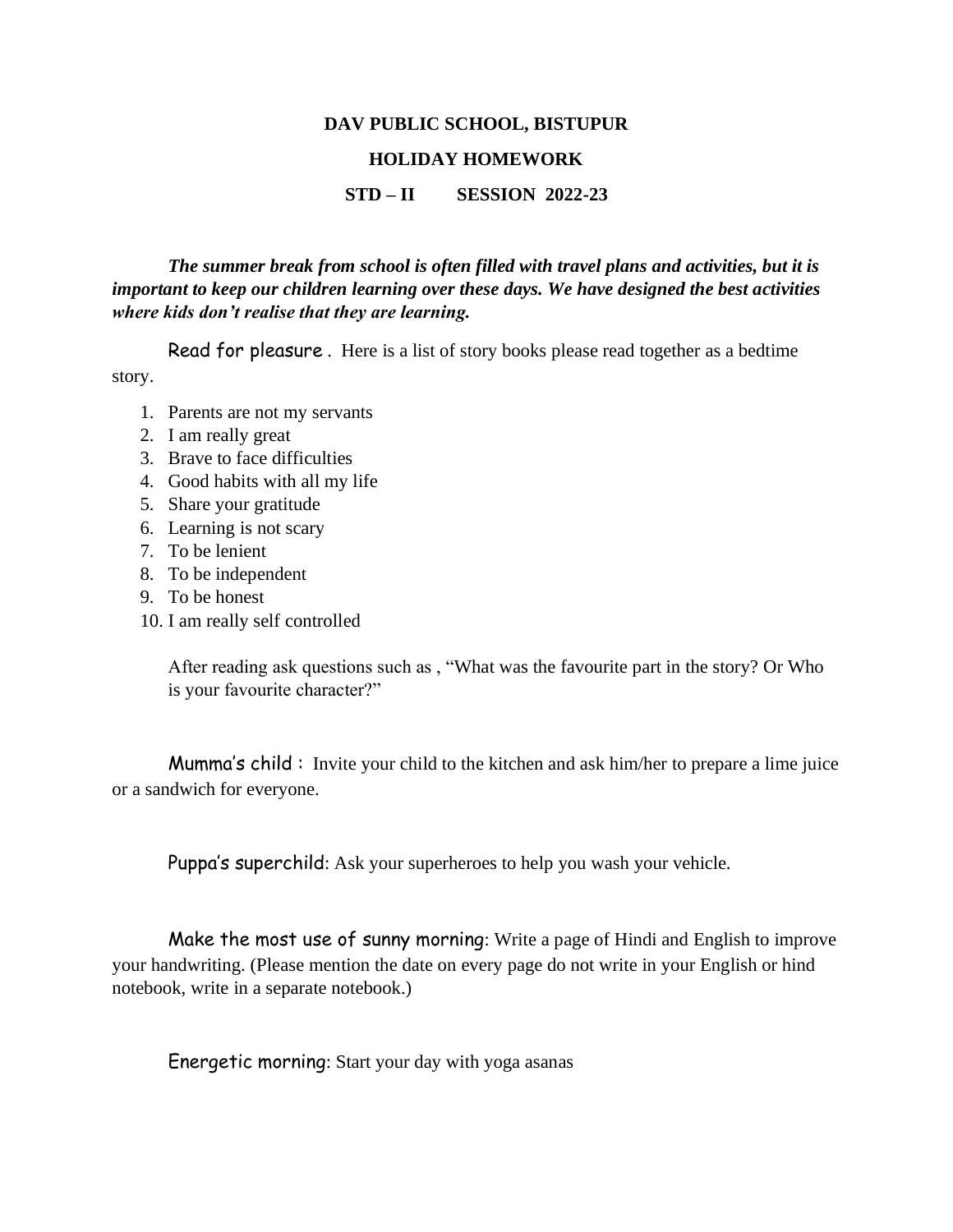Table time – Write multiplication tables from 2-10 in table calendar and decorate it as you wish.

 A small action makes a big difference : Plant a sapling in your balcony or garden.

 Rainbow plate: Make sure your plate is as colourful as the rainbow (with no white ). Eat healthy stay healthy

Maintain a reasonable bedtime: With no school to getup for in the morning, it can be tempting to let kids become night owls, so please follow regular bedtime schedule .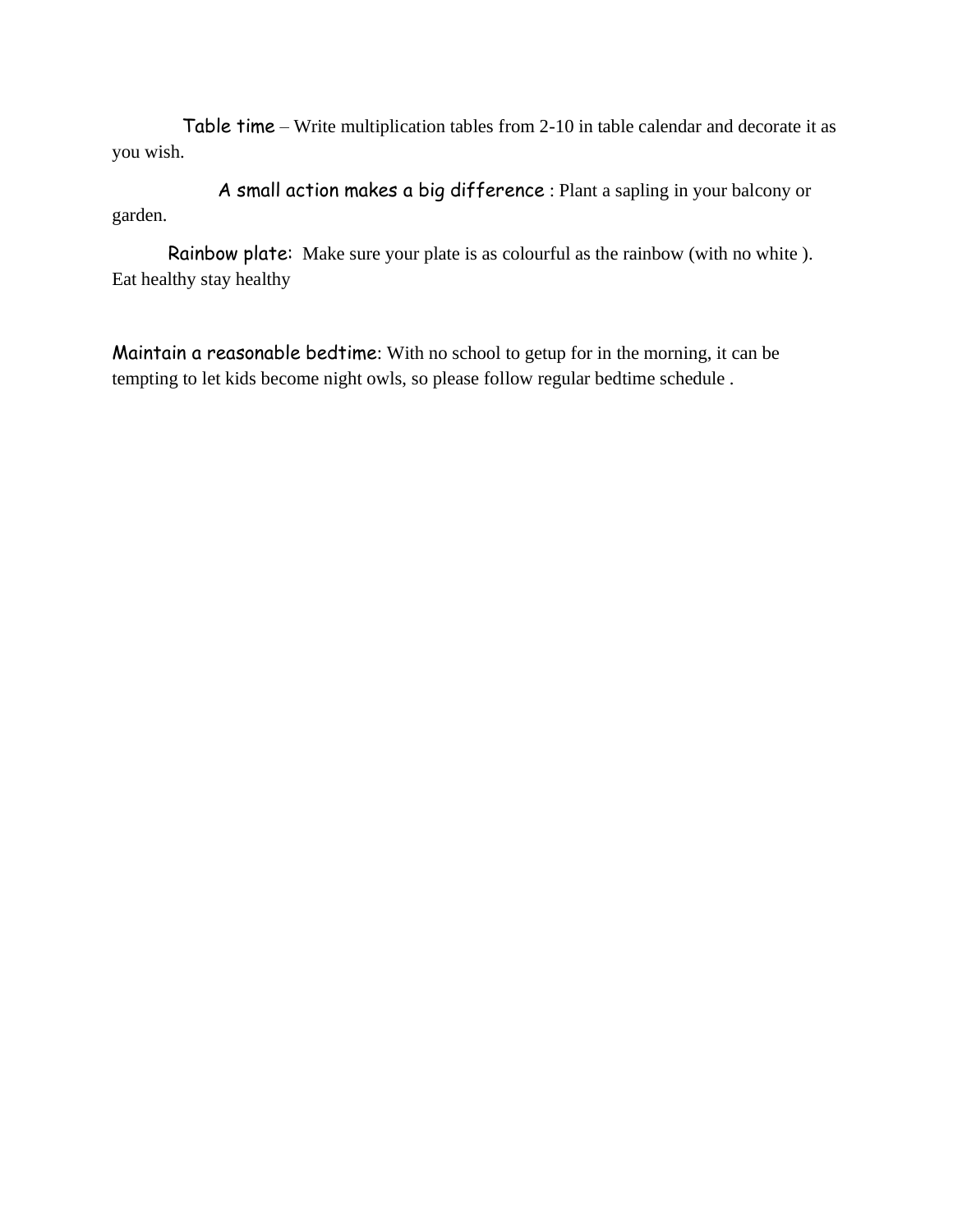# D.A.V PUBLIC SCHOOL; BISTUPUR, JAMSHEDPUR

## Session: 2022- 23

STD II (a, b, c, d & e) Subject : Mathematics

| - -<br>. .<br>$- - - -$ | . | --- |
|-------------------------|---|-----|
|                         |   |     |

Solve the given worksheets in your Maths class work notebook.

I. Arrange the given numbers in ascending order.

| $_{1)}$ | 250 | 150 | 350 | 550 | 750 | 650 |
|---------|-----|-----|-----|-----|-----|-----|
|         |     |     |     |     |     |     |
| 2)      | 225 | 175 | 350 | 155 | 255 | 375 |
|         |     |     |     |     |     |     |
| 3)      | 556 | 446 | 565 | 464 | 644 | 406 |
|         |     |     |     |     |     |     |
| 4)      | 234 | 432 | 423 | 243 | 324 | 342 |
|         |     |     |     |     |     |     |
| 5)      | 644 | 640 | 460 | 664 | 666 | 606 |
|         |     |     |     |     |     |     |
| 6)      | 258 | 268 | 128 | 148 | 108 | 238 |
|         |     |     |     |     |     |     |
| 7)      | 145 | 154 | 105 | 155 | 150 | 144 |
|         |     |     |     |     |     |     |

II. Arrange the given numbers in descending order.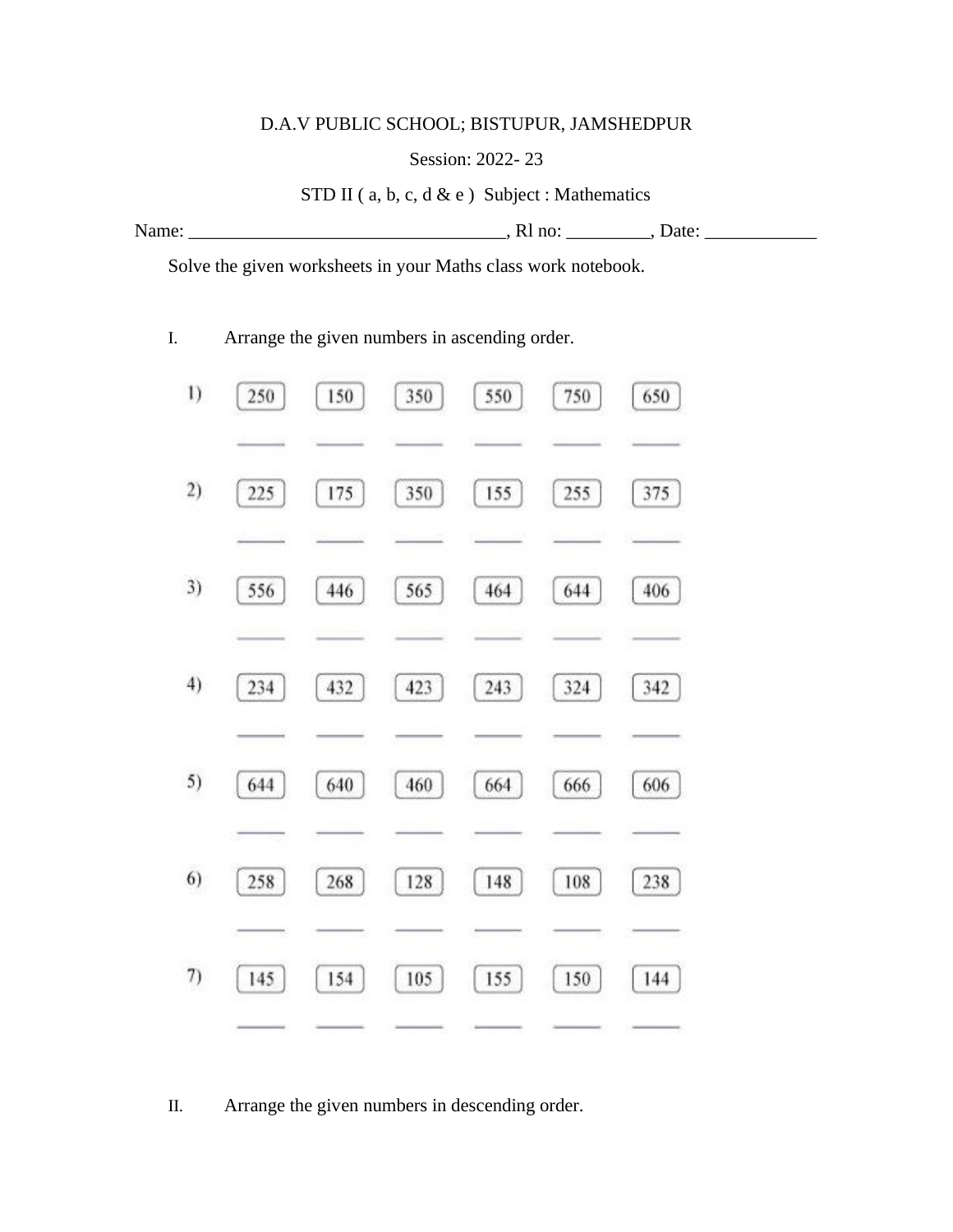$(1)$  922,259,782,777,925

 $\label{eq:2.1} \mathcal{P}(\mathcal{P}_{\mathcal{P}_{\mathcal{P}_{\mathcal{P}}}}) = \mathcal{P}(\mathcal{P}_{\mathcal{P}_{\mathcal{P}_{\mathcal{P}}}})$ 

 $\,$ 

- $(2)$  521,728,399,120,478
- $(3)$  371,632,726,488,693
- (4) 505,623,323,804,137
- $(5)$  841,208,933,896,928
- (6) 269,434,335,498,765
- (7) 741,899,470,630,909
- (8) 258, 942, 873, 205, 979
- $(9)$  100,463,653,777,553

(10) 520,386,166,413,468